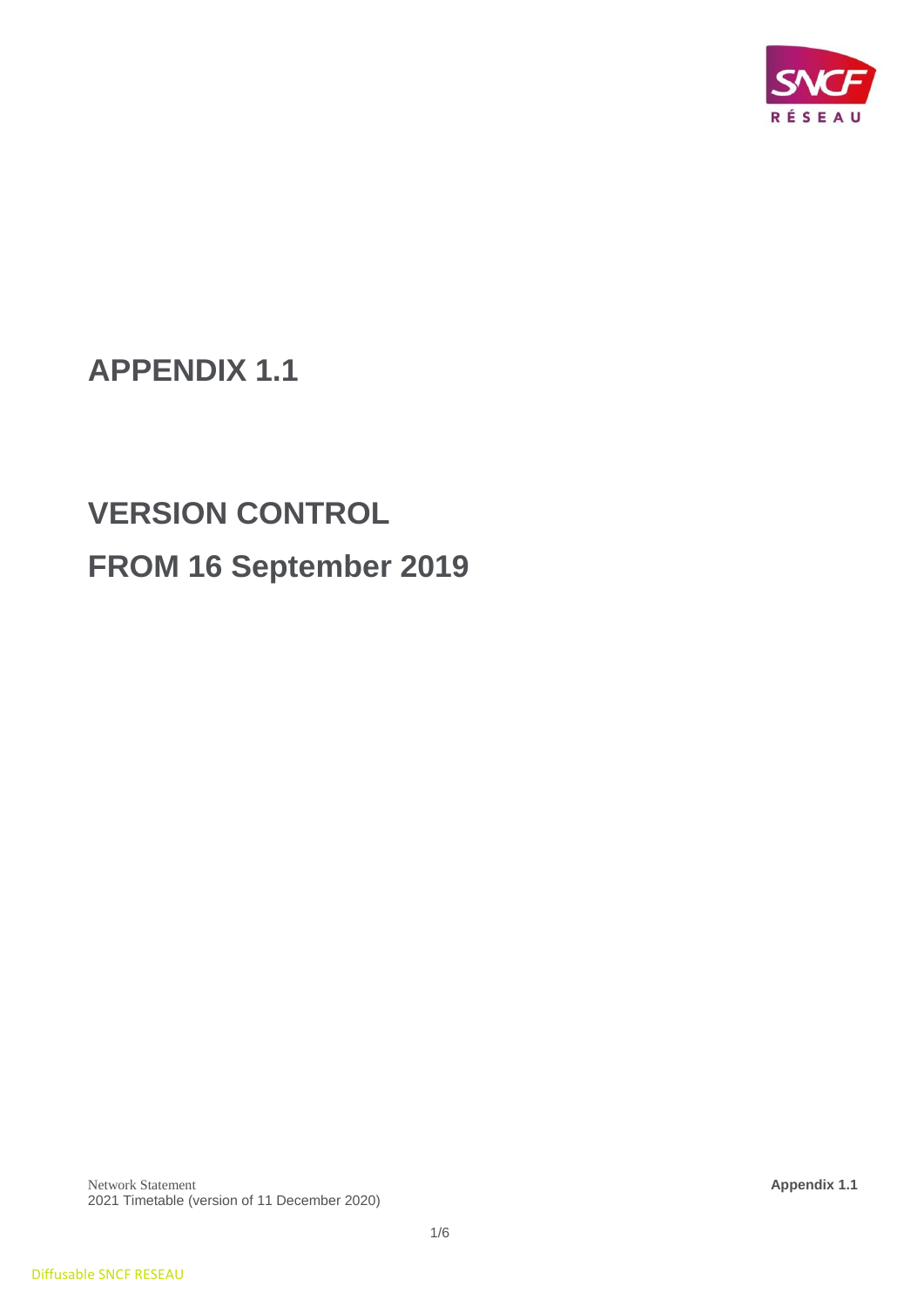#### ➢ **VERSION 1 OF 13 DECEMBER 2019**

| Major revisions made to Version 0 of the 2021 National Rail Network<br><b>Statement</b>                                                                                                                                                         | <b>Article/Appendix</b>                                                                  |
|-------------------------------------------------------------------------------------------------------------------------------------------------------------------------------------------------------------------------------------------------|------------------------------------------------------------------------------------------|
| Reciprocal incentive system: editorial changes                                                                                                                                                                                                  | Article 6.4                                                                              |
| Accessibility: addition of a new provision regarding the coordination missions of<br>players for making the rail transport system accessible to the disabled and persons<br>of reduced mobility, guaranteed by SNCF Réseau from 1 January 2020. | Article 5.7                                                                              |
| Replacement, in the title, of the term "lifting infrastructure" with the term "lifting<br>equipment"                                                                                                                                            | Article 3.6.8                                                                            |
| Updating of prices (Transilien)                                                                                                                                                                                                                 | Appendix 6.2                                                                             |
| Non-contracted passengers market charge: assignment of international train paths                                                                                                                                                                | Chapter 6 and appendix<br>6.1.1 and "assignment of<br>train paths' technical<br>document |
| Non-contracted passengers market charge: definition of market segment in the case<br>of a route on a double TAGV segment                                                                                                                        | Chapter 6 and appendix<br>6.1.1 and "assignment of<br>train paths' technical<br>document |
| Non-contracted passengers market charge - Updating of methods of application of<br>the SU/MU adjustment for TAGV                                                                                                                                | <b>Chapter 6 and Appendix</b><br>6.1.1                                                   |
| Non-contracted passengers market charge: Addition of Le Havre-Rouen and Nancy-<br>Culmont 'regional development' sections for TAGV                                                                                                              | Chapter 6 and Appendix<br>6.6                                                            |
| Development assistance scheme for non-contracted passengers: clarification about<br>eligibility procedures                                                                                                                                      | Article 6.3.1                                                                            |
| Update of application dates for LGV+ and Le Creusot-Mâcon high-speed line special<br>charges                                                                                                                                                    | Chapter 6 and Appendix<br>6.1.1                                                          |
| Update of thresholds for reducing the market charge for all AOTs                                                                                                                                                                                | Chapter 6 and Appendix<br>6.1.1                                                          |
| Update of contracted and non-contracted Transilien prices.                                                                                                                                                                                      | Appendix 6.2                                                                             |
| Congestion charge: update of methods for applying the congestion charge and<br>update of prices                                                                                                                                                 | Chapter 6 and<br>Appendices 6.1.1 and 6.2                                                |
| Clarifications on the methods for applying prices to an accessing train for sidings and<br>pricing of gravity marshalling yards                                                                                                                 | Chapter 6.2.2.1 and<br>6.2.2.2<br>Appendices 6.1.2 and<br>6.3.1                          |
| Adjustment of IS performance thresholds, including for new arrivals in the case of<br>exceptional events, and clarifications of price scales                                                                                                    | Article 6.2.3.1 and<br>Appendix 6.4                                                      |
| Update of reference documents (SEL and tonnage)                                                                                                                                                                                                 | Appendices 6.6 and 6.8                                                                   |
| Update of the technical document for the assignment of train paths to market<br>segments                                                                                                                                                        | <b>Technical document</b>                                                                |
| Clarifications concerning the pricing of service facilities                                                                                                                                                                                     | Articles 6.2.2.1 and<br>6.2.2.2<br>Appendices 6.1.2 and<br>6.3.1                         |
| Adjustment of IS performance thresholds and pricing clarifications                                                                                                                                                                              | Article 6.2.3.1 and<br>Appendix 6.4                                                      |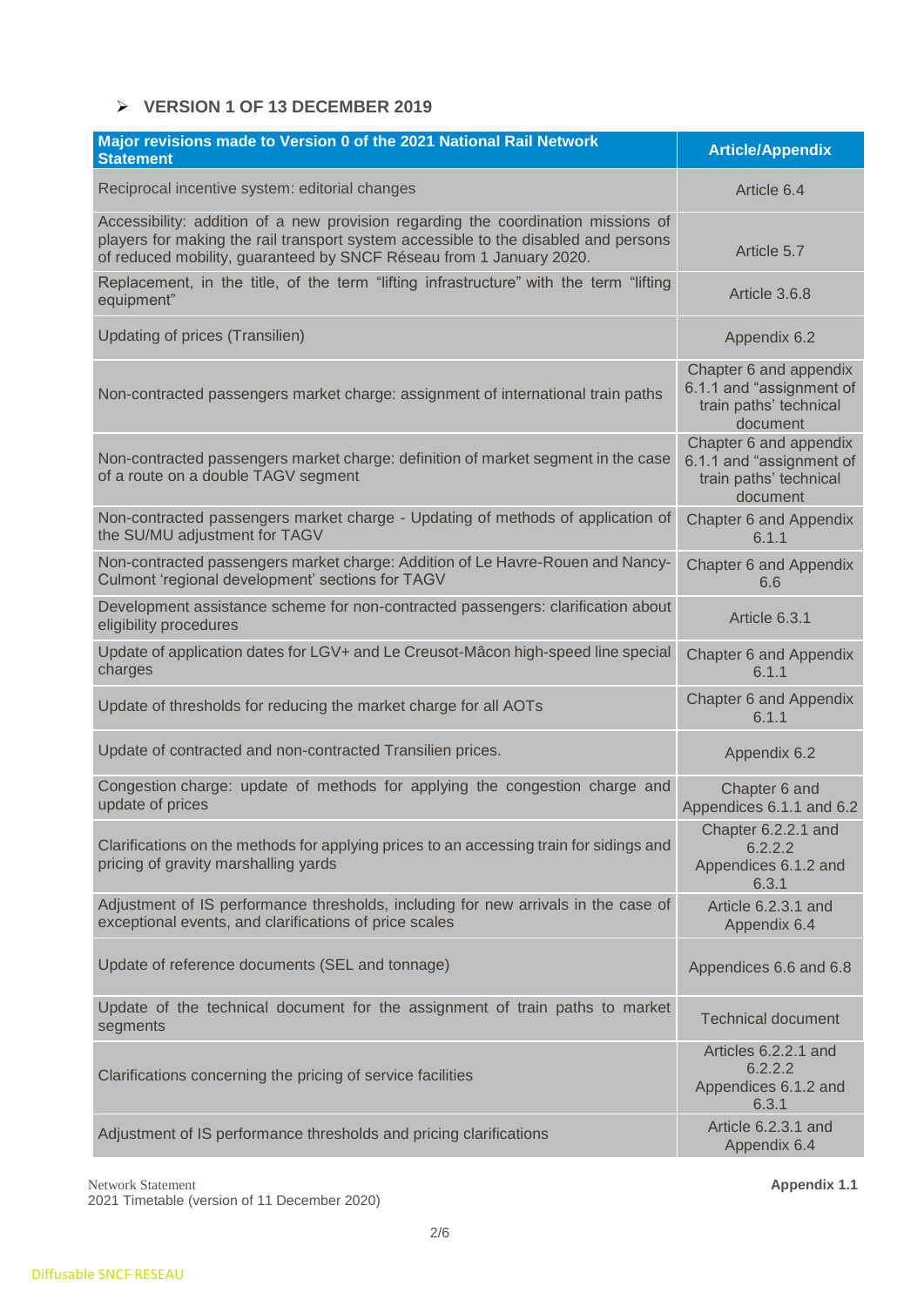| Changes to take account of the ART formal notice decisions No. 2019-059 and No.<br>2019-060 concerning work capacities and train paths | Chapter 4     |
|----------------------------------------------------------------------------------------------------------------------------------------|---------------|
| Modification of the schedule for sidings capacity requests                                                                             | Article 4.9   |
| Clarifications concerning the procedures for carrying out maintenance services                                                         | Article 5.3   |
| Participation of candidates in works governance bodies                                                                                 | Article 4.5.3 |

## ➢ **VERSION 1.1 OF 05 JUNE 2020**

| Major revisions made to the version of 13 December 2019                                                                          | <b>Article/Appendix</b>                                                                  |
|----------------------------------------------------------------------------------------------------------------------------------|------------------------------------------------------------------------------------------|
| Non-contracted passengers market charge: definition of the pricing applied in the<br>case of a route on successive TAGV segments | Chapter 6 and appendix<br>6.1.1 and "assignment of<br>train paths' technical<br>document |
| Non-contracted passengers market charge: assignment of international train paths                                                 | Chapter 6 and appendix<br>6.1.1 and "assignment of<br>train paths' technical<br>document |
| Differentiated charging system                                                                                                   | Article 6.3.2                                                                            |
| Congestion charge: charging proposal                                                                                             | Chapter 6 and<br>Appendices 6.1.1 and 6.2                                                |
| Update of thresholds for reducing the market charge for all AOTs                                                                 | Chapter 6 and Appendix<br>6.1.1                                                          |
| Development of the incentive pricing scheme for activities under contract and<br>application procedures                          | Chapter $6(6.3.4)$ and<br>Appendix 6.1.11                                                |
| Change for the non-declaration for indefinite contracts (freight)                                                                | "Tonnage management"<br>technical document                                               |
| Clarification concerning the capping procedures in 2021 of the invoicing for<br>component A                                      | Chapter $6(6.2.2)$ and<br>Appendix 6.1.2                                                 |

# ➢ **VERSION 2 PUBLISHED ON 10 SEPTEMBER (PRICING)**

| Major revisions made to Version 2 of 11 September 2020                                                                                | <b>Article/Appendix</b>                                                                  |
|---------------------------------------------------------------------------------------------------------------------------------------|------------------------------------------------------------------------------------------|
| Non-contracted passengers market charge: assignment of international train paths<br>in the event of a domestic stop for loaded trains | Chapter 6 and appendix<br>6.1.1 and "assignment of<br>train paths' technical<br>document |
| Contracted passengers market charge: deletion of adjustments to the market charge                                                     | <b>Chapter 6 and Appendix</b>                                                            |
| according to the theoretical departure time of the train                                                                              | 6.1.1                                                                                    |
| Contracted passengers market charge: deletion of the differentiation of the market                                                    | <b>Chapter 6 and Appendix</b>                                                            |
| charge according to the UIC of the line                                                                                               | 6.1.1                                                                                    |
| Contracted passengers market charge: deletion of the incentive pricing scheme                                                         | Chapter $6(6.3.4)$ and                                                                   |
| connected with the development of the offer                                                                                           | Appendix 6.1.11                                                                          |
| Contracted passengers market charge: specific provisions for rail plans                                                               | Chapter 6 and Appendix<br>ჩ 1 1                                                          |

Network Statement **Appendix 1.1** 

2021 Timetable (version of 11 December 2020)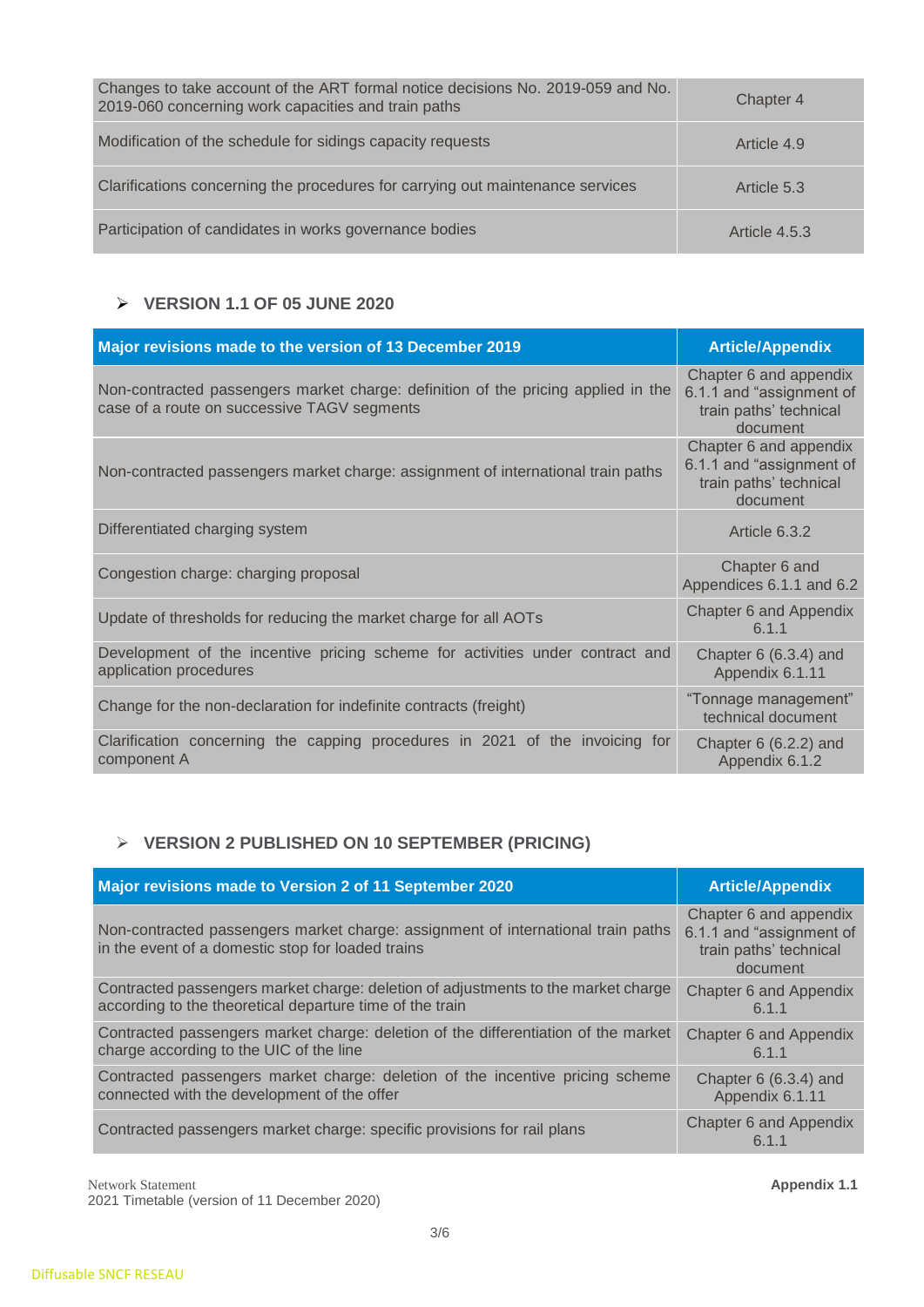| Congestion charge: update of methods for applying the congestion charge                                                                                                                                            | Chapter 6 and<br>Appendices 6.1.1 and 6.2 |
|--------------------------------------------------------------------------------------------------------------------------------------------------------------------------------------------------------------------|-------------------------------------------|
| Charges for additional services: addition of the charge for the coordination and<br>management of crisis situations service                                                                                        | Chapter 6 (6.2.3.1)                       |
| Differentiated charging system: addition of a reference to the transport code                                                                                                                                      | Article 6.3.2                             |
| Contracted activities (regional transport excluding state AOT): 2021 indexing<br>modified and deletion of the indexing procedures for 2022-2023                                                                    | <b>Chapter 6 and Appendix</b><br>6.1.1    |
| Addition of a paragraph containing the provisions relating to 2021 for regional<br>transport excluding the State AOT in the event of Conseil d'Etat's granting of<br>approval to SNCF Réseau for the 2020 pricing. | Chapter 6                                 |

### ➢ **VERSION 3 SUBJECT TO CONSULTATION ON 11 SEPTEMBER 2020**

| Major revisions made to Version 2 of 10 September 2020                                                                                                                                                                                                                                                                                            | <b>Article/Appendix</b>                                                              |
|---------------------------------------------------------------------------------------------------------------------------------------------------------------------------------------------------------------------------------------------------------------------------------------------------------------------------------------------------|--------------------------------------------------------------------------------------|
| Safety certificate – update of rules on the issuing of the safety certificate.<br>Clarifications have also been made to the system for the approval of the safety and<br>operating ruling (RSE) for lines operated under the regime of Decree no. 2017-440<br>of 30 March 2017 on the safety of guided public transports.                         | Chapter 2<br>Article 2.2.4                                                           |
| Rolling stock - extension until 16 June 2021 of the proposal from SNCF Réseau to<br>carry out free of charge, solely within the scope of Compatibility Certificates (AC),<br>the Compatibility Studies (EC) entrusted by the RU                                                                                                                   | Chapter 2<br>Article 2.7.1                                                           |
| ODICEO – adjustment to project schedule                                                                                                                                                                                                                                                                                                           | Chapter 3<br>Article 3.3.3<br>Development prospects                                  |
| Pre-construction- change of rules for the pre-construction of the 2023 timetable,<br>which will take place in 2021                                                                                                                                                                                                                                | Chapter 4<br><b>Article 4.2.2.2</b>                                                  |
| Congestion detected - deletion of the reference solely to freight corridors in the<br>priority criterion pertaining to international freight                                                                                                                                                                                                      | Chapter 4<br>Article 4.4.3                                                           |
| Request coordination procedure in the construction phase: deletion of articles 4.4.1.1<br>(in the capacity structuring phase) and 4.4.1.2 (in the pre-construction phase)                                                                                                                                                                         | Chapter 4<br>4.4.1                                                                   |
| Operational traffic management:<br>- traffic priority between trains: limit introduced to the priority rules application<br>guideline<br>- addition of a reference to the operating compendium<br>- breakdown recovery: addition of a reference to asbestos legislation<br>- addition of a reference to the contribution of RU in terms of safety | Appendix 5<br>Article 5.5.1<br>Article 4.4<br>Article 5.6.3<br><b>Article 5.10.3</b> |
| Service facilities:<br>- definition of service facilities - clarifications<br>- clarification of Network Statement provisions on the use of service facilities for a<br>reason different from or complementary to their initial purpose                                                                                                           | Chapter 3<br><b>Article 3.6.4.2</b><br>Article 3.6.4.1<br>Article 5.3                |
| Clarification regarding the concepts of candidate and railway undertaking, with<br>regard to the prerogatives of each key player.                                                                                                                                                                                                                 | Main document                                                                        |
| Reciprocal incentive system:<br>- addition of a reference stipulating that, if the infrastructure manager or train<br>path applicants experience any difficulties in implementing the scheme, it                                                                                                                                                  | Chapter 6<br>Article 6.4.2                                                           |

Network Statement **Appendix 1.1** 2021 Timetable (version of 11 December 2020)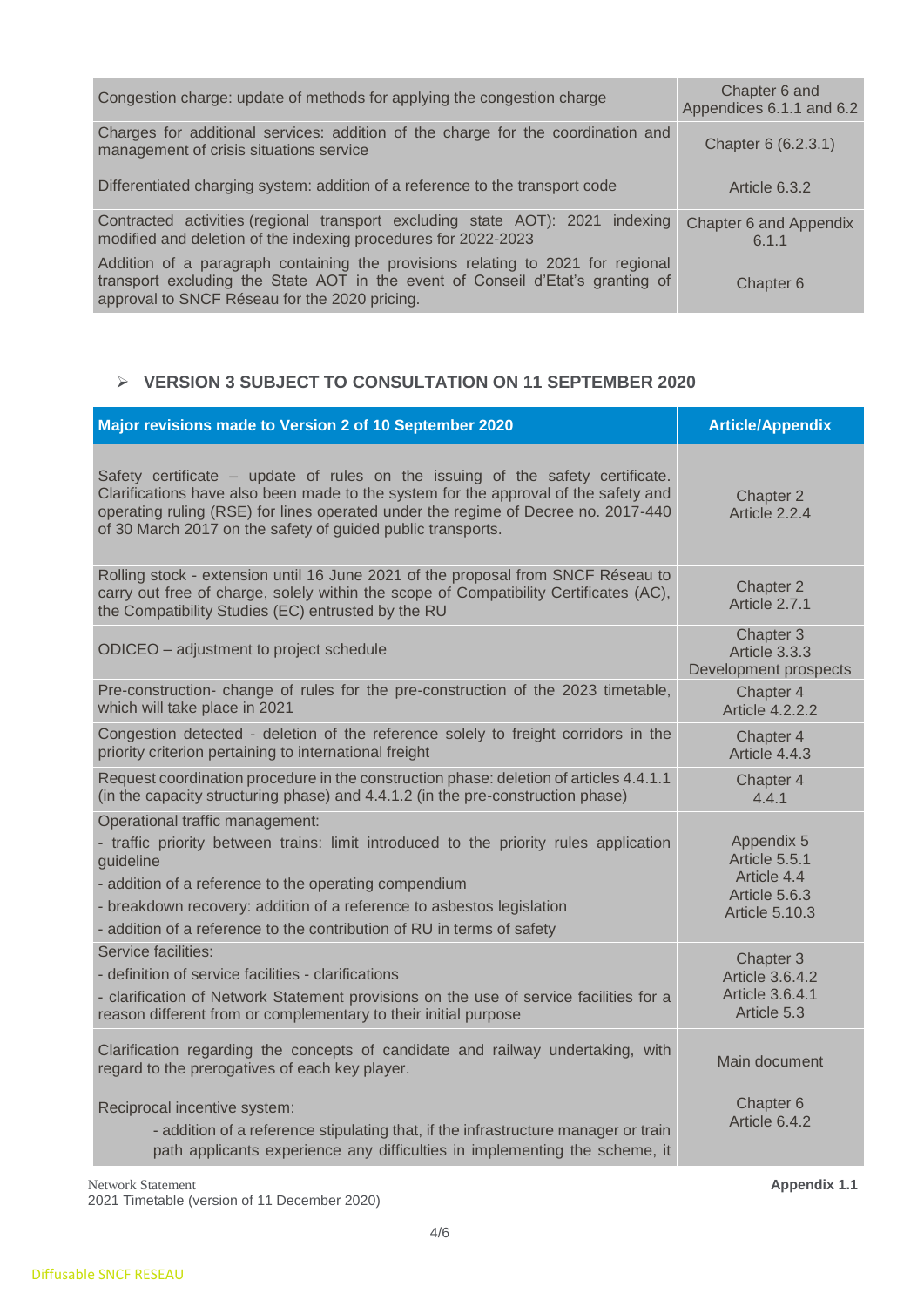| may be adjusted or even suspended, as decided by SNCF Réseau, after<br>informing ART and the Ministry of Transport.<br>- addition of management case:<br>- Exemption in the interests of the rail system<br>- Modification of so-called 'past midnight' train-path days | Appendix 6.9                        |
|-------------------------------------------------------------------------------------------------------------------------------------------------------------------------------------------------------------------------------------------------------------------------|-------------------------------------|
| Modifications in Appendix 4.1 route standards                                                                                                                                                                                                                           | Point 2.3 of Appendix 4.1           |
| Charge for crisis management coordination                                                                                                                                                                                                                               | Chapter 6.2.3 and<br>Appendix 6.5   |
| Charge for IS services and IS training                                                                                                                                                                                                                                  | Chapter 6.2.3.1 and<br>Appendix 6.4 |
| Technical document for the assignment of train paths to market segments                                                                                                                                                                                                 | <b>Technical document V3</b>        |

### ➢ **VERSION 4 OF 11 DECEMBER 2020**

| Major revisions made to Version 3 of 11 September 2020                                                                                                                                                                                                                                                                                                              | <b>Article/Appendix</b>            |
|---------------------------------------------------------------------------------------------------------------------------------------------------------------------------------------------------------------------------------------------------------------------------------------------------------------------------------------------------------------------|------------------------------------|
| Update of directives:<br>Directive (EU) 2016/797 on the interoperability of the rail system<br>$\overline{\phantom{m}}$<br>Directive (EU) 2016/798 on railway safety<br>$\overline{\phantom{m}}$                                                                                                                                                                    | Chapter 1.3                        |
| Change of address of the One-Stop Shop and the EPSF                                                                                                                                                                                                                                                                                                                 | Chapter 1.8.1                      |
| Clarifications made to the railway undertaking licence (exemptions and related<br>insurance conditions)                                                                                                                                                                                                                                                             | Chapters 2.2.2, 2.2.3 and<br>2.2.5 |
| ERTMS: insertion of a summary table showing the indicative main equipment<br>deadlines for each line                                                                                                                                                                                                                                                                | Chapter 3.8                        |
| Cross-winds on the CNM line - addition of Z55500 rolling stock (with speed<br>restriction of 140 km/h)<br>Clarification regarding the studies conducted into certain rolling stock/or to be<br>conducted into other rolling stock                                                                                                                                   | Chapter 3.4.9                      |
| Clarification regarding rolling stock intervention exceptions                                                                                                                                                                                                                                                                                                       | <b>Chapter 3.6.4.2</b>             |
| Adaptation of the dates of application of the Network Statement with respect to the<br>structuring and pre-construction phases                                                                                                                                                                                                                                      | Chapters 4.1.1 and<br>4.2.2.1      |
| Acceptance of expressions of needs during the structuring phase                                                                                                                                                                                                                                                                                                     | <b>Chapter 4.2.2.1</b>             |
| Reciprocal incentive system: modification of the "timetable certification date"<br>$\bullet$<br>milestone, replaced by "13 December 2020 at midnight" (the scope of initial<br>application of the reciprocal incentive system for the 2021 timetable is set to<br>train path-days in "allocated" and "under examination" status on 13<br>December 2020 at midnight) | Chapter 6.4                        |

Network Statement **Appendix 1.1** 2021 Timetable (version of 11 December 2020)